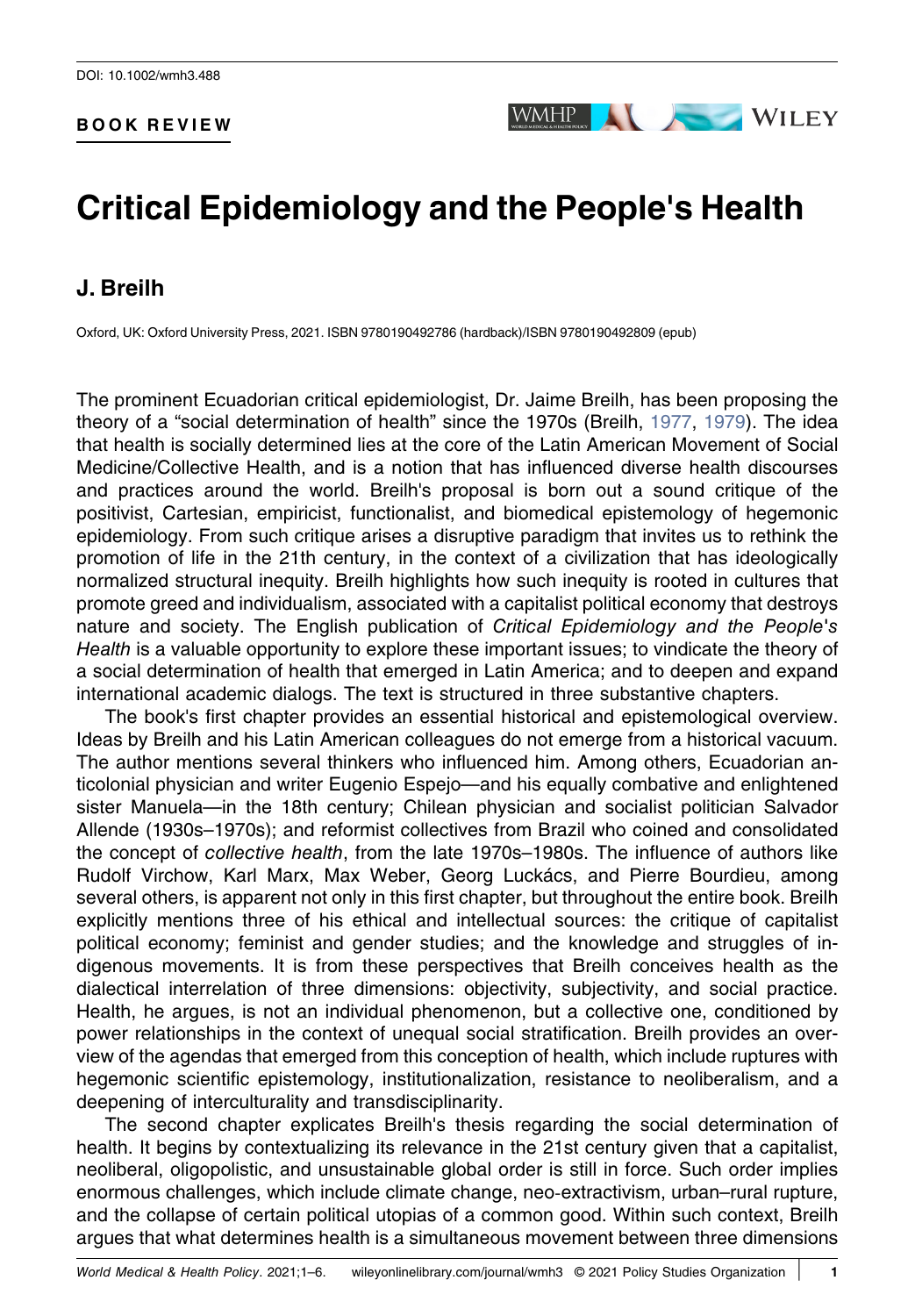that are dialectically interconnected: a general dimension ("society": capitalist political economy and its cultural relations; a metabolism that constructs and mediates nature and society); a particular dimension (modes of living of concrete communities and collective patterns of vulnerability, shaped by social class, gender, and ethnicity); and an individual dimension (personal lifestyles; embodiments; pheno‐genotypes; psychism). Connections between dimensions are linked to what the author calls "metabolism", which includes a "physical and chemical environment," and a "biotic ecological community" (p. 96). The main challenge of critical epidemiology, he argues, is "deciphering the essence and factual evidence of such connections" (p. 94). There are dialectical tensions and contradictions between the three dimensions, as well as subsumptions, or complex processes conditioning less complex ones, which results in metabolic processes that can be either protective and healthy, or destructive and unhealthy; and which also leave space for agency, autonomy, and resistance. Breilh criticizes hegemonic empirical models that, despite their sophistication (e.g., the linear analysis of the causes of the causes), ignore the dialectical essence of the social determination of health. He then calls us to build collective health through four dimensions (what he calls "the four S's"): sustainability; sovereignty; solidarity; and security of life. Each dimension includes various material, subjective, behavioral, organizational, and cultural–spiritual aspects.

In the third and final chapter, Breilh delves into the dialectical, intercultural and transdisciplinary nature of his proposal, delineating a sort of "critical methodology" (p. 148). He invites us to redefine concepts such as knowledge, interculturality, embodiment, and space (including cyberspace); to reject the operationalization of variables and risk factors as reified and fragmented entities; to acknowledge the dialectical interdependence between quantitative and qualitative aspects; and to transcend technocratic practices. Breilh criticizes knowledge claims based solely on the hegemonic utilization of statistics, as they may be "incomplete and frequently misleading" (p. 151). He argues that qualitative and mixed‐ methods designs that fail to break away from hegemonic epistemology can have the same limitations. Crucially, he critiques health policies based on instrumental analyzes of "social strata" (instead of dialectical analyses of social class) which can lead to a "cosmetic indicator mitigation instead of fighting for sound comprehensive transformative reform" (p. 161). In contrast, he invites us to a critical analysis that seriously considers inequity, social class, geography, and power (i.e. economic; political; cultural–epistemological; administrative; and scientific). Breilh mentions several practical applications of his theoretical–methodological approach; for example, the application of the concept of "social power concentration matrix" (p. 190); and a model and questionnaire of social insertion (p. 165). The chapter provides an enlightening epidemiological–critical analysis of dengue, through the use of a "critical process matrix" (p. 139) and the interpretation of "analytic nodes" (p. 143). Such case also illustrates what the author calls "deep prevention" (p. 206): a subversion of health promotion and prevention, leading to complex actions that challenge the very economic, political and cultural systems that make us ill.

By contrasting Breilh's proposal with other "social" approaches to health and wellbeing, readers will find both interesting convergences and radical ruptures. Some may be struck by the fact that the World Health Organization [\(2021](#page-5-2)) has not paid more serious attention to this well-established critical and dialectical perspective. Reasons for this are multiple and complex. The author interprets that Anglo‐European academic work relegated his theory of social determination, advancing one of social determinants instead (e.g., Mamot & Wilkinson, [2006\)](#page-5-3), and fitting it into the usual "neocausal paradigm" and "empiricist‐functional mold" (p. 114). He suggests that, intentionally or not, "advanced scientific contributions and proposals from the South were bluntly ignored by the proponents of new materials from the North, in their Eurocentric spirit" (p. 118). It is never too late. The author calls us to intensify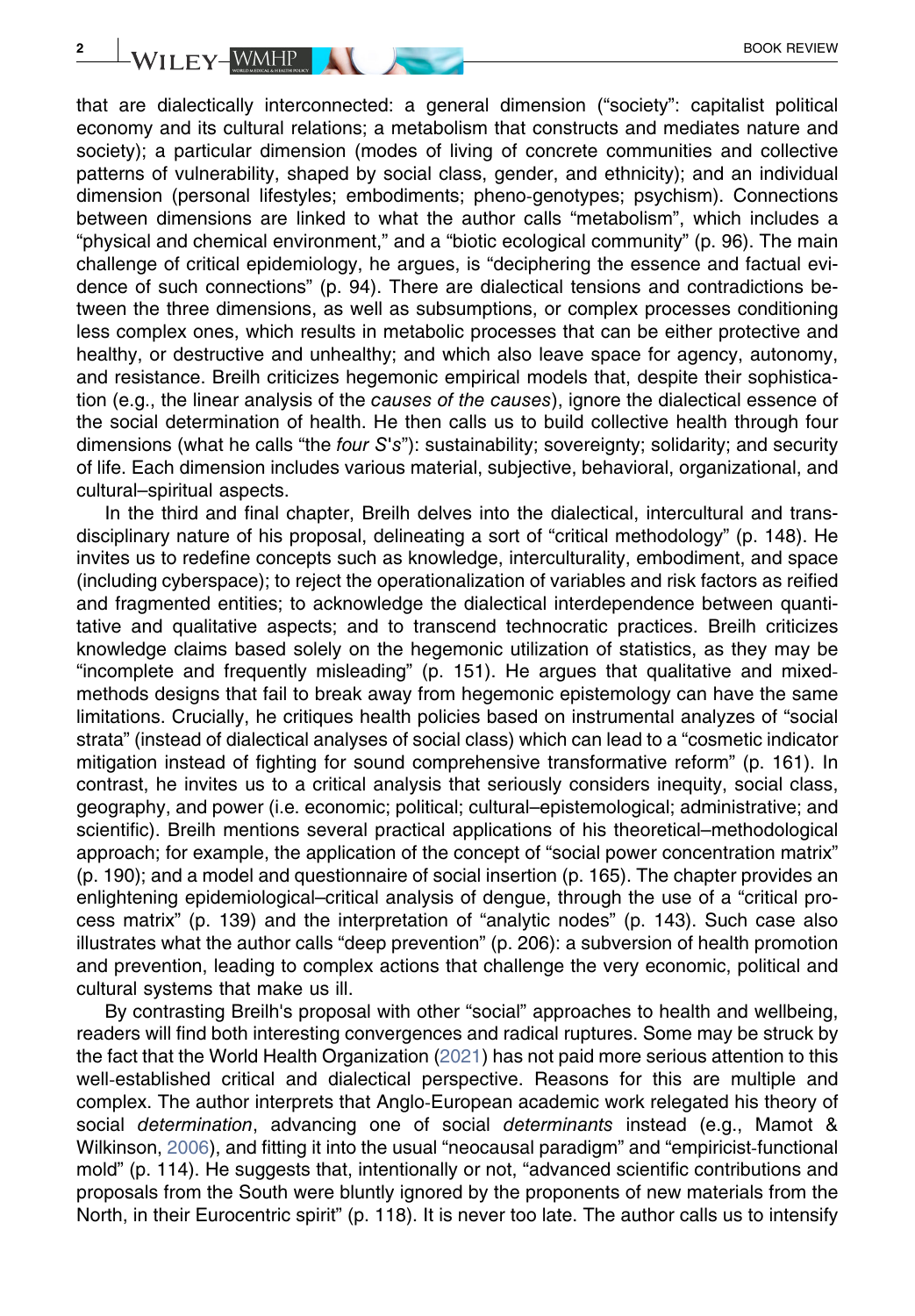decolonial efforts, and advance horizontal international dialogs. Certainly, the publication of this book by Oxford University Press will be of help in materializing such call.

Many readers who are familiar with critical scholarly traditions will probably enjoy Breilh's book, which summarizes decades of work and collective struggles. For those less versed in such traditions, some of these radical ideas may seem, as Nancy Kreiger puts it in her preface, "as if they come from another planet" (p. xii). Nonetheless, the invitation for dialogues and action involves all of us, as the author argues for a deeply intercultural and meta‐ critical project, possible only through the democratic participation of academics form diverse fields and regions; universities; and, specially, communities and collectives fighting for their rights. Breilh seems to suggest that such a project can find inspiration in the indigenous Andean concept of Sumak Kawsay ("Good Living"): a non‐Cartesian approach to wellbeing, equity and sustainability (p. 198). Such a notion appears to be as important as ever in times of COVID‐19, a pandemic that is also socially determined (p. 183). Perhaps, as can be read in the author's reference to Zapatista wisdom, this book can inspire us to build knowledge arising from "our collective heart" (p. 217). This is, after all, the same collective heart that sustains life and health in our planet.

M[a](http://orcid.org/0000-0001-8087-8718)nuel Capella <sup>®</sup>

University of Guayaquil, Ecuador Email: [manuel.capellap@ug.edu.ec](mailto:manuel.capellap@ug.edu.ec)

## Critical Epidemiology and the People's Health (Epidemiología Crítica y la Salud de los Pueblos), J. Breilh Oxford, UK: Oxford University Press, 2021. ISBN 9780190492786 (hardback)/ISBN 9780190492809 (epub)

El Dr. Jaime Breilh, destacado epidemiólogo crítico ecuatoriano, viene proponiendo la teoría de una "determinación social de la salud" desde la década de los 1970s (Breilh, [1977](#page-5-0), [1979\)](#page-5-1). La idea de que la salud está determinada socialmente es fundamental dentro del Movimiento Latinoamericano de Medicina Social/Salud Colectiva, y es una noción que ha influido en diversos discursos y prácticas de salud en todo el mundo, de diferentes maneras. La propuesta de Breilh nace de una sólida crítica a la epistemología positivista, cartesiana, empirista, funcionalista y biomédica de la epidemiología hegemónica. De tal crítica surge un paradigma disruptivo que nos invita a repensar la promoción de la vida en el siglo XXI, en el contexto de una civilización que ha normalizado ideológicamente la inequidad estructural. Breilh destaca cómo tal inequidad tiene sus raíces en culturas que promueven la codicia y el individualismo, asociadas con una economía política capitalista que destruye la naturaleza y la sociedad. La publicación en inglés de Critical Epidemiology and the People's Health es una valiosa oportunidad para explorar estos importantes temas; reivindicar la teoría de una determinación social de la salud surgida en Latinoamérica; y profundizar y ampliar diálogos académicos internacionales. El texto está estructurado en tres capítulos sustantivos.

El primer capítulo del libro proporciona una descripción histórica y epistemológica esencial. Las ideas de Breilh () y sus colegas en Latinoamérica no surgen de un vacío histórico. El autor menciona a varios pensadores que lo influenciaron. Entre otros, el médico y escritor anticolonial ecuatoriano Eugenio Espejo ‐ y su igualmente combativa e ilustrada hermana Manuela ‐ en el siglo XVIII; El médico y político socialista chileno Salvador Allende (1930‐1970); y colectivos reformistas de Brasil que acuñaron y consolidaron el concepto de salud colectiva, desde finales de los setenta hasta los ochenta. La influencia de autores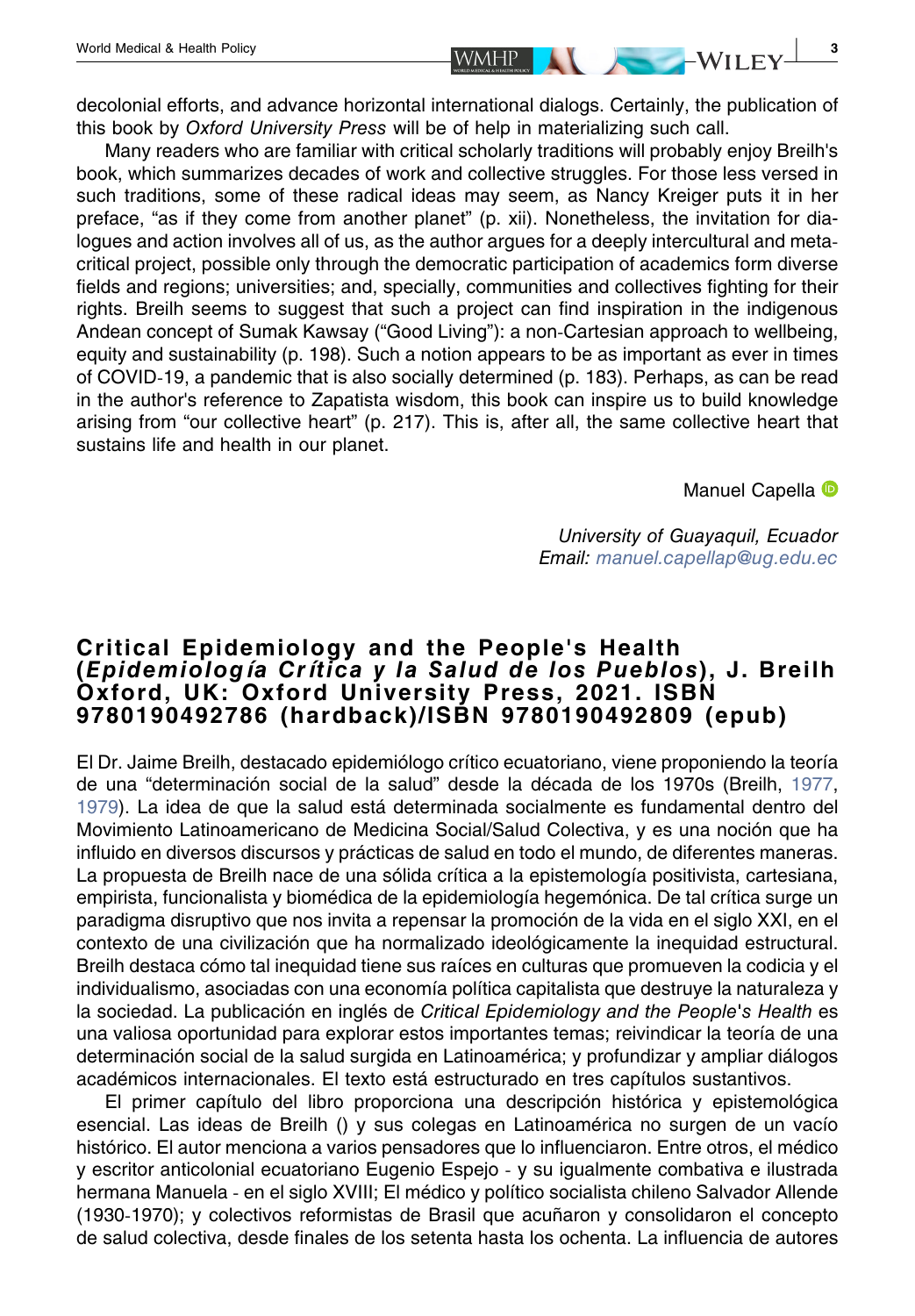como Rudolf Virchow, Karl Marx, Max Weber, Georg Luckács y Pierre Bourdieu, entre varios otros, es evidente no solo en este primer capítulo, sino a lo largo de todo el libro. Breilh menciona explícitamente tres de sus fuentes éticas e intelectuales: la crítica de la economía política capitalista; estudios feministas y de género; y el conocimiento y las luchas de los movimientos indígenas. Es desde estas perspectivas que Breilh concibe la salud como la interrelación dialéctica de tres dimensiones: objetividad, subjetividad y práctica social. La salud, sostiene, no es un fenómeno individual, sino colectivo, condicionado por relaciones de poder en un contexto de estratificación social desigual. Breilh ofrece un panorama de las agendas que surgieron de esta concepción de la salud, que incluyen rupturas con la epistemología científica hegemónica, institucionalización, resistencia al neoliberalismo y una profundización de la interculturalidad transdisciplinariedad.

El segundo capítulo explica la tesis de Breilh sobre la determinación social de la salud. Inicia contextualizando su relevancia en el siglo XXI, dado que aún se mantiene vigente un orden global capitalista, neoliberal, oligopólico y no sostenible. Dicho orden implica enormes desafíos, que incluyen el cambio climático, el neo‐extractivismo, la ruptura urbano‐rural y el colapso de ciertas utopías políticas en torno al bien común. En ese contexto, Breilh (2021) sostiene que lo que determina la salud es un movimiento simultáneo entre tres dimensiones dialécticamente interconectadas: una dimensión general ("sociedad": economía política capitalista y sus relaciones culturales; un metabolismo que construye y media naturaleza y sociedad.); una dimensión particular (modos de vida de comunidades concretas y patrones colectivos de vulnerabilidad, conformados por clase social, género y etnia); y una dimensión individual (estilos de vida personales; embodyments – corporalizaciones o encarnaciones ‐ ; fenogenotipos; psiquismo). Las conexiones entre dimensiones se vinculan con lo que el autor denomina "metabolismo", que incluye un "entorno físico y químico", y una "comunidad ecológica biótica" (p. 96)<sup>1</sup>. El principal desafío de la epidemiología crítica, argumenta, es "descifrar la esencia y la evidencia fáctica de tales conexiones" (Breilh, p. 94). Existen tensiones y contradicciones dialécticas entre las tres dimensiones, así como subsunciones, o procesos complejos que condicionan a los menos complejos, lo que resulta en procesos metabólicos que pueden ser protectores y saludables, o destructivos y nocivos; y que también dejan espacio para la agencia, la autonomía y la resistencia. Breilh critica los modelos empíricos hegemónicos que, a pesar de su sofisticación (por ejemplo, el análisis lineal de las causas de las causas), ignoran la esencia dialéctica de la determinación social de la salud. Luego nos llama a construir salud colectiva a través de cuatro dimensiones (lo que él llama "las cuatro S"): sostenibilidad; soberanía; solidaridad; y seguridad de la vida. Cada dimensión incluye varios aspectos materiales, subjetivos, comportamentales, organizativos y culturales‐espirituales.

En el tercer y último capítulo, Breilh profundiza en el carácter dialéctico, intercultural y transdisciplinario de su propuesta, delineando una suerte de "metodología crítica" (p. 148). Nos invita a redefinir conceptos como conocimiento, interculturalidad, embodyment y espacio (incluido el ciberespacio); a rechazar la operacionalización de variables y factores de riesgo como entidades reificadas y fragmentadas; a reconocer la interdependencia dialéctica entre aspectos cuantitativos y cualitativos; y a trascender prácticas tecnocráticas. Breilh (2021) critica el conocimiento basado únicamente en la utilización hegemónica de la estadística, ya que tales conclusiones pueden ser "incompletas y frecuentemente engañosas" (p. 151). Argumenta que los diseños cualitativos y de métodos mixtos que no logran romper con la epistemología hegemónica pueden tener las mismas limitaciones. De forma crucial, critica las políticas de salud basadas en análisis instrumentales de "estrato social" (en lugar de análisis dialécticos de clase social) que pueden conducir a una "mitigación cosmética de indicadores en lugar de luchar por una reforma transformadora integral sólida" (Breilh, p. 161). Por el contrario, nos invita a un análisis crítico que considere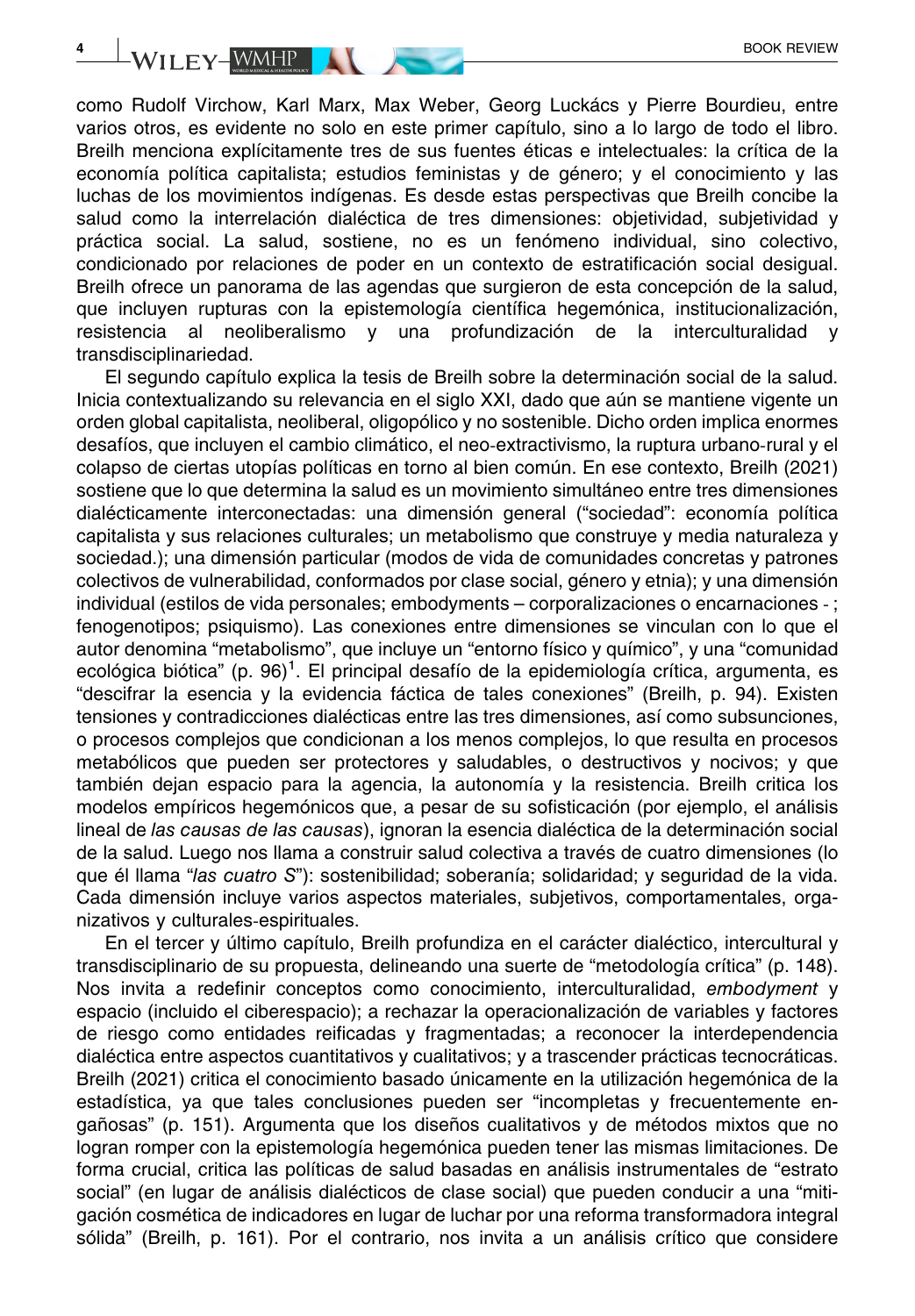seriamente la inequidad, la clase social, la geografía y el poder (económico, político, cultural‐epistemológico, administrativo y científico). Breilh (2021) menciona varias aplicaciones prácticas de su enfoque teórico‐metodológico; por ejemplo, la aplicación del concepto de "matriz de concentración del poder social" (p. 190); y un modelo y cuestionario de inserción social (p. 165). El capítulo proporciona un esclarecedor análisis epidemiológico‐crítico del dengue, a través del uso de una "matriz de procesos críticos" y de la interpretación de "nodos analíticos" (p. 143). Tal caso también ilustra lo que el autor llama "prevención profunda" (p. 206): una subversión de la promoción y prevención de la salud, conducente a acciones complejas que cuestionen los propios sistemas económicos, políticos y culturales que nos enferman.

Al contrastar la propuesta de Breilh con otros enfoques "sociales" sobre la salud y el bienestar, las y los lectores encontrarán interesantes convergencias y radicales rupturas. Algunas personas también podrían sentirse sorprendidas por el hecho de que la Organización Mundial de la Salud (2021) no haya prestado más atención a esta bien establecida perspectiva crítica y dialéctica. Las razones para ello son probablemente múltiples y complejas. El autor interpreta que el trabajo académico anglo‐europeo relegó su teoría de la determinación social, avanzando una sobre determinantes sociales en su lugar (por ejemplo, Mamot & Wilkinson, 2006), y ajustándola al habitual "paradigma neocausal" y a un "molde empirista‐funcional" (Breilh, p.114). Sugiere que, intencionalmente o no, "contribuciones y propuestas científicas avanzadas del Sur fueron abiertamente ignoradas por los proponentes de nuevos materiales del Norte, en su espíritu eurocéntrico" (p. 118). Nunca es demasiado tarde. El autor nos llama a intensificar esfuerzos decoloniales y avanzar diálogos internacionales horizontales. Ciertamente, la publicación de este libro por parte de Oxford University Press ayudará a materializar tal llamado.

Probablemente muchas lectoras y lectores familiarizados con tradiciones académicas críticas disfrutarán del libro escrito por Breilh, que resume décadas de trabajo y luchas colectivas. Para aquellos menos versados en tales tradiciones, algunas de estas ideas radicales pueden parecer, como lo expresa Nancy Kreiger en su prefacio, "como si vinieran de otro planeta" (p. Xii). Sin embargo, la invitación al diálogo y la acción nos involucra a todos y todas, pues el autor defiende un proyecto profundamente intercultural y metacrítico, solo posible a través de la participación democrática de académicos de diversos campos y regiones; universidades; y, especialmente, comunidades y colectivos que luchan por sus derechos. Breilh parece sugerir que tal proyecto puede inspirarse en el concepto indígena andino de Sumak Kawsay ("Buen vivir"): un enfoque no cartesiano del bienestar, la equidad y la sostenibilidad (p. 198). Tal noción parece ser tan importante como siempre en tiempos del covid‐19, una pandemia que también está determinada socialmente (p. 183). Tal vez, como puede leerse en la referencia del autor a la sabiduría zapatista, este libro pueda inspirarnos a construir conocimientos que surjan de "nuestro corazón colectivo" (p. 217). Después de todo, se trata del mismo corazón colectivo que sustenta la vida y la salud en nuestro planeta.

### Nota:

1. Todas las citas textuales han sido traducidas del inglés por el autor de la reseña

### **References**

Breilh, J. (1977). Crítica a la interpretación ecológico funcionalista de la epidemiología: Un ensayo de desmitificación del proceso salud enfermedad (A critique of epidemiology's functionalist ecological interpretation: An essay to demystify the health-disease process). Mexico City, Mexico: Universidad Autónoma Metropolitana de Xochimilco.

Breilh, J. (1979). Epidemiología: Economía, Medicina y Política (Epidemiology: Economics, Medicine and Politics). Quito, Ecuador: Universidad Central del Ecuador.